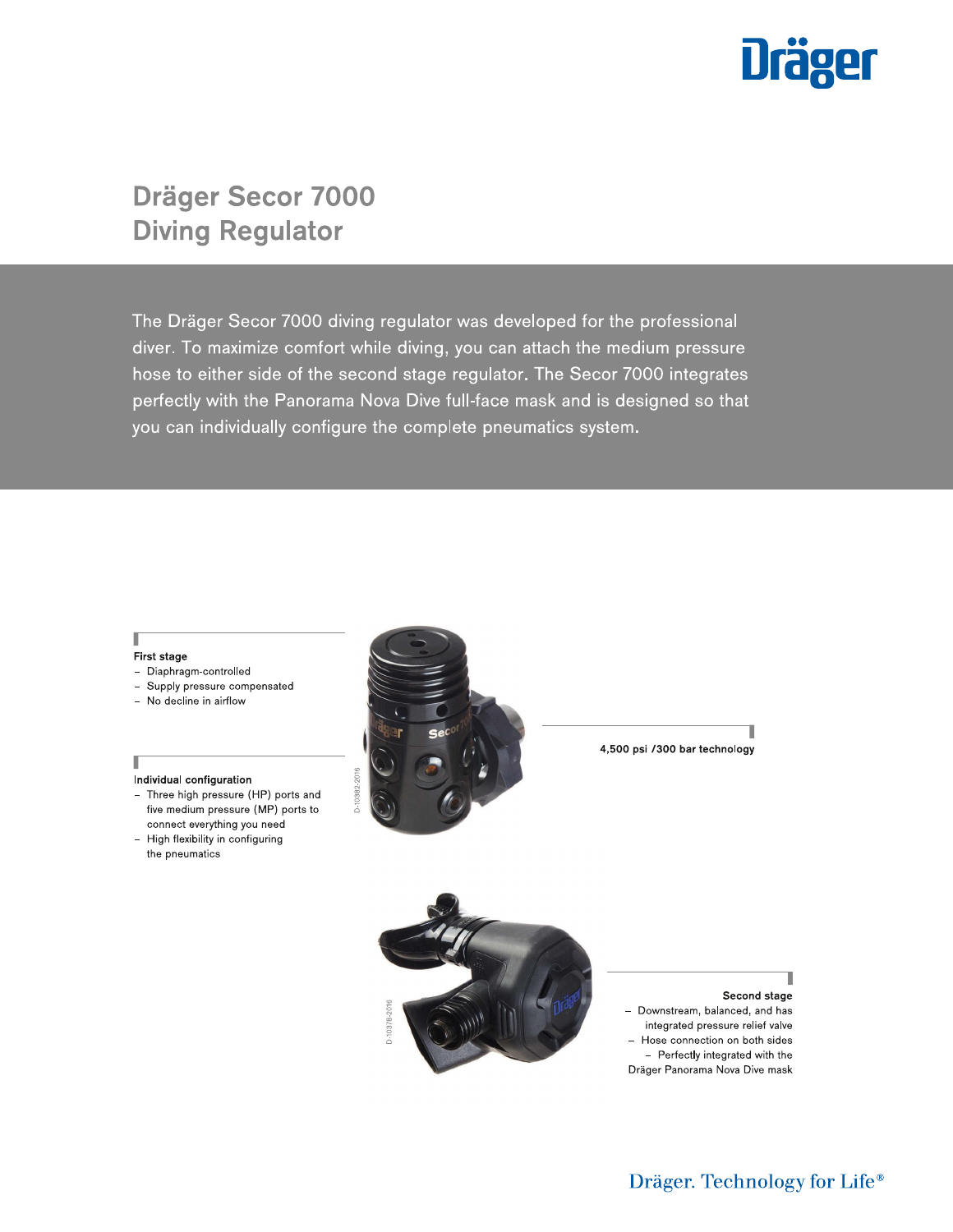# **Benefits**

### **Specifically Designed for the Professional Diver**

The demands of professional diving are great and require a high level of flexibility and reliability from all system components. The Secor 7000 regulator, integrated with the Dräger PSS® Dive open circuit diving system and the Dräger Panorama Nova Dive full-face mask, was designed to optimally meet these demands. The combination of first and second stage allows you to breathe safely and comfortably. The whole system is designed for diving in cold water (2 °C to 40 °C / 35.6 °F to 104 °F).

### High Performance, Easy-to-Use Pressure Reducer

The first stage (pressure reducer) has three HP ports and five MP ports to give you configuration flexibility. You can custom-configure the hoses to meet your specific needs. The newly designed handwheel ensures a secure connection to the air tank. The all-black first stage is supply-pressure-compensated and diaphragm-controlled which ensures a constant supply of air, even under extreme conditions.

#### **Secure and Comfortable Second Stage Regulator**

For maximum flexibility, you can connect the hose to the second stage regulator from either the left or right side. Cleaning is simple because you can open the second stage without tools. The bubble deflector has been positioned so that the bubbles are directed away from your field of view -- whether you are using a half mask or a full-face mask.

### **Many Possible Configurations**

Three high pressure (HP) ports and five medium pressure (MP) ports make virtually any configuration possible: For example, you can configure the system with a pressure gauge, low pressure warning, computer transmitter, two second stages, an inflator hose for the BCD, and an inflator hose for a dry suit.

#### **Supports Various Hose Lengths**

Dräger offers various hose lengths in rubber or with flex material to satisfy every configuration and situation. Contact us for help deciding which hoses are best for you.

## **Connection for Either DIN or Yoke Cylinder Valves**

We offer two variations: for DIN with an inlet pressure up to 4,500 PSI / 300 bar or for a yoke with an inlet pressure up to 3,000 PSI / 232 bar.

The outlet pressure (medium pressure) is between 127 PSI and 142 PSI / 8.8 bar and 9.8 bar so that an adequate airflow is provided even at greater depths.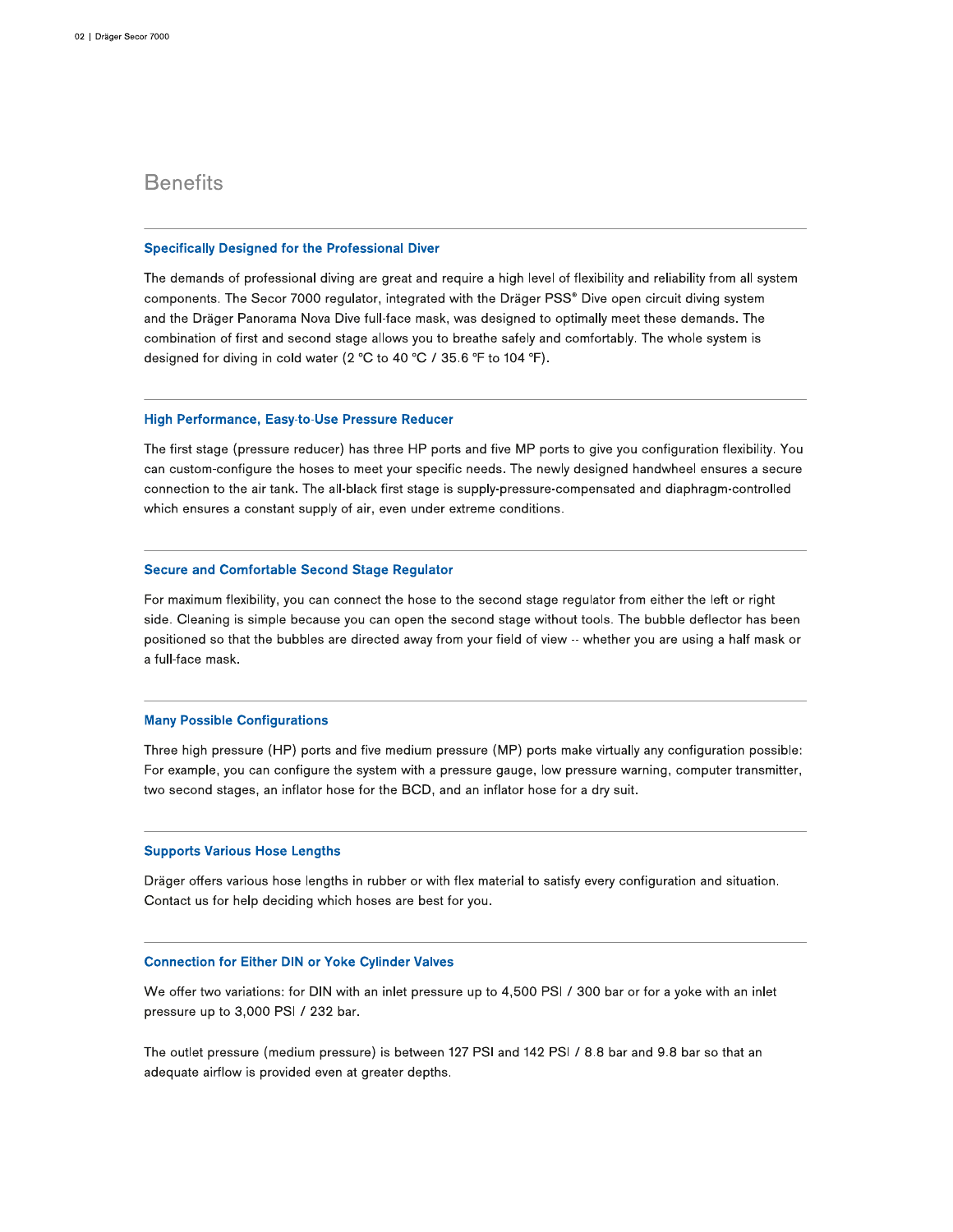# **Benefits**

## **Long Service Interval**

The Dräger Secor 7000 only requires servicing every two years.

If you would like to perform your own service, you can receive special training through Dräger Academy. In this training, you will learn how to service the regulator quickly and easily using special Secor 7000 service kits.

## Seamlessly Integrates with the Panorama Nova Dive Full-Face Mask

The Secor 7000 was developed to work perfectly with the Panorama Nova Dive. Fitting the second stage to the mask is simple with the P-Con connection.

# **Details**



<p>Second stage with P-Con connection</p>



Second stage opened for cleaning



Secor 7000 with Panorama Nova Dive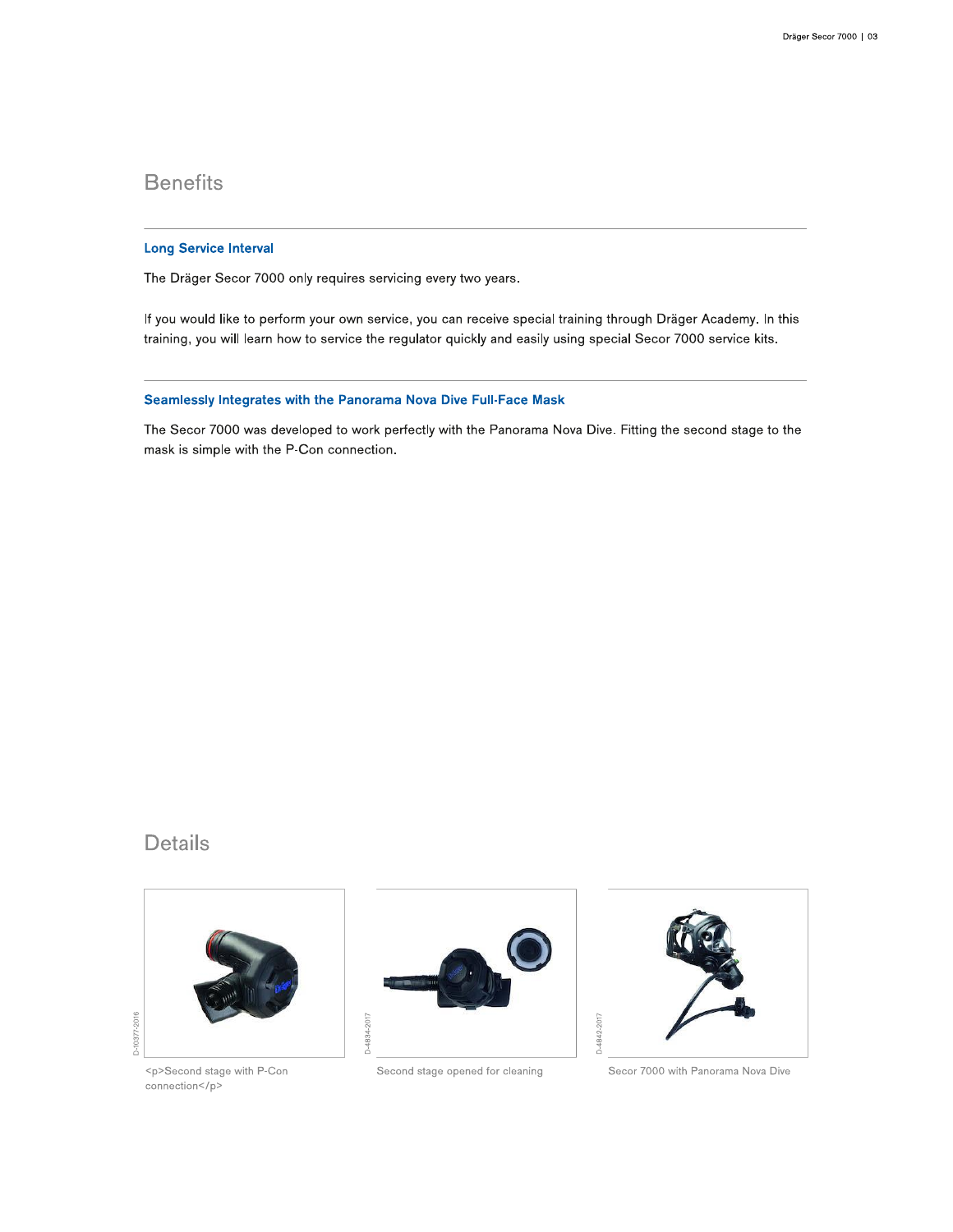# Accessories



## **Pressure Gauge**

Pressure gauge (0 to 5,000 PSI / 0 to 400 bar) with hose (31.50 in or 47.24 in / 80 cm or 120 cm).

## **Console**

Console with pressure gauge (0 to 5,000 PSI / 0 to 400 bar), depth gauge (0 to 230 ft / 0 to 80 m) and compass.



D-10385-2016

### **Low Pressure Warning**

The mechanical low-pressure warning is an active warning system that complies with EN 12628. As soon as the pressure drops below 725 psi/50 bar, the diver is notified by a loud knocking sound and a vibrating sensation.



### **Hoses**

Diving hoses in various lengths and materials.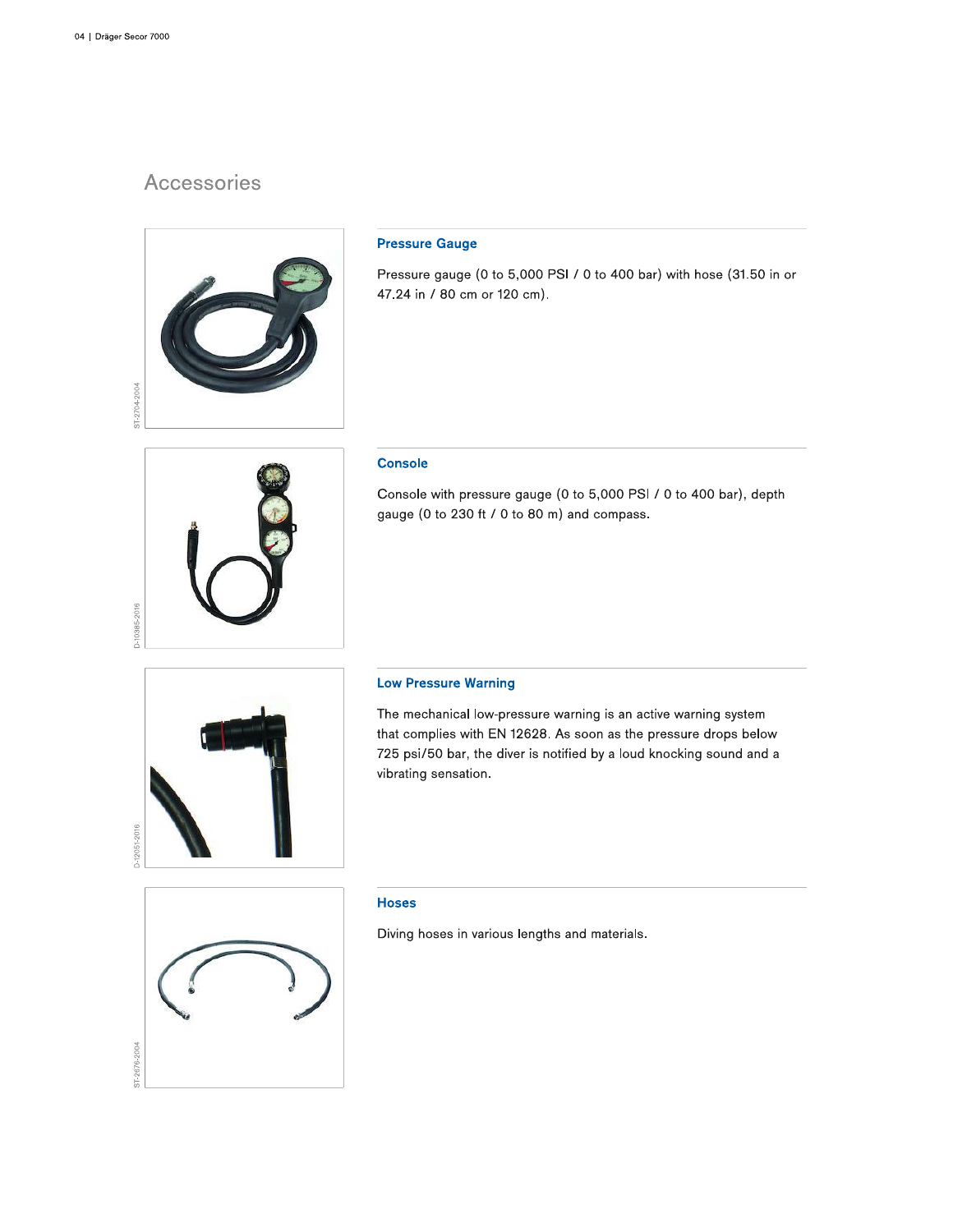# **Related Products**



# Dräger Panorama Nova Dive

The Panorama Nova Dive is based on a tried and tested mask body. Together with the 5-point harness it provides an excellent, tight fit.

# Dräger UT 402

The Dräger UT 402 is an underwater telephone that provides clear communication without interference between divers and surface controller.

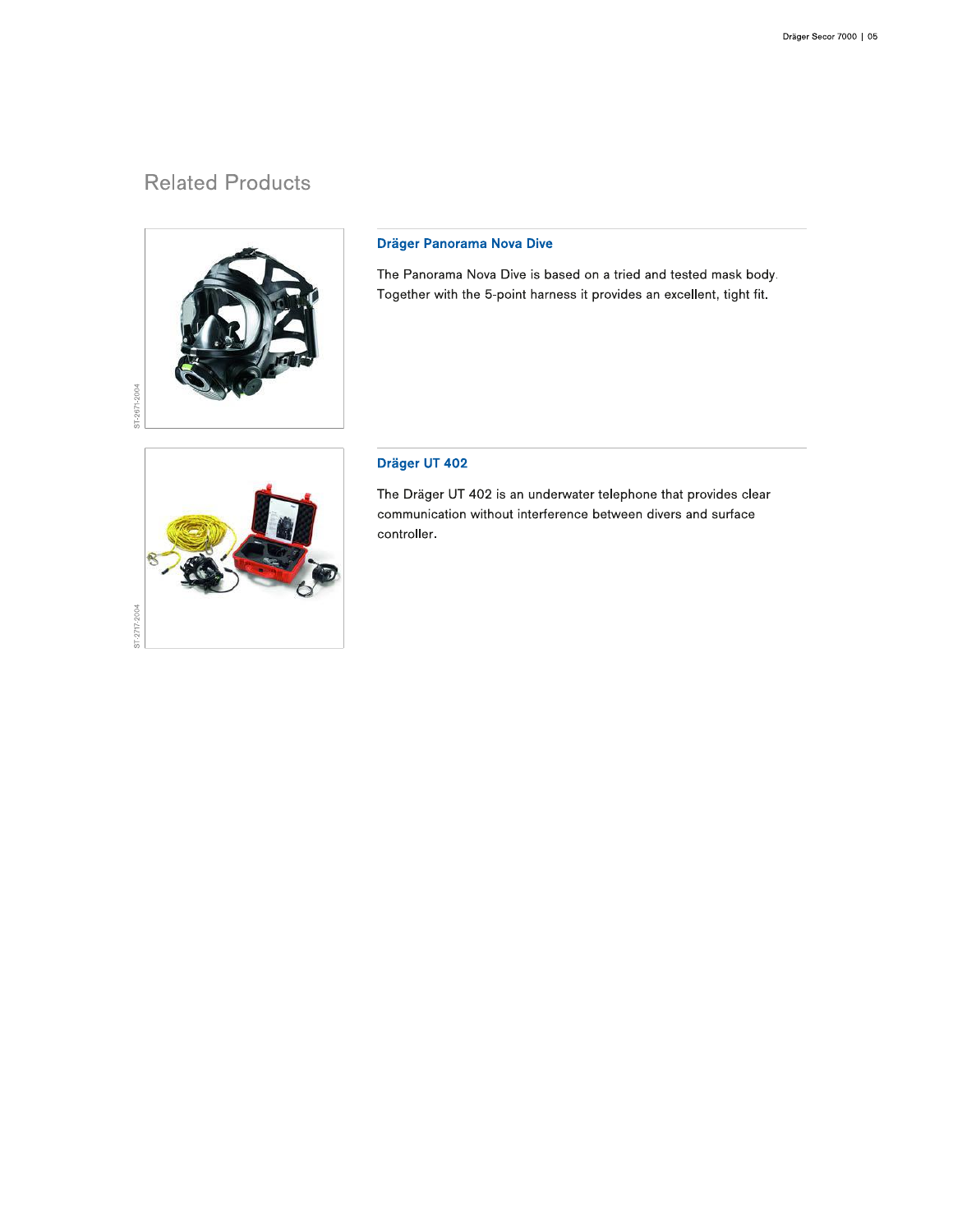# **Technical Data**

| Dräger Secor 7000                                            |                                                       |
|--------------------------------------------------------------|-------------------------------------------------------|
| Water temperature                                            | 2 °C to 40 °C (35.6 °F to 104 °F)                     |
| Pressure Gauge, 1st Stage, DIN                               |                                                       |
| Inlet                                                        | Max. 300 bar / 4,500 PSI,                             |
|                                                              | Handwheel connection according to DIN EN 144 G 5/8    |
| High pressure outlet                                         | 3 ports, 7/16-20 UNF, O-ring seal                     |
| Medium pressure outlet                                       | 5 ports, 3/8-24 UNF, O-ring seal,                     |
|                                                              | 8.8 to 9.8 bar /127 to 142 PSI                        |
| Principle                                                    | Diaphragm-operated, supply-pressure-compensated       |
| Material                                                     | Chrome-plated brass                                   |
| Weight                                                       | 785 g (1.73 lb)                                       |
| Pressure Reducer, 1st Stage, INT                             |                                                       |
| As before, except:                                           |                                                       |
| Inlet                                                        | Max. 232 bar/3,000 PSI, with INT yoke adapter CGA 850 |
| Weight                                                       | 960 g (2.11 lb)                                       |
| Lung demand valve, 2nd stage, mouthpiece                     |                                                       |
| Principle                                                    | Downstream, balanced                                  |
| Material mouthpiece, diaphragm, and exhalation valve         | Silicone                                              |
| Connection                                                   | 3/8-24 UNF                                            |
| Medium pressure hose                                         | Various lengths for varying applications              |
| Weight                                                       | 230 g (0.51 lb)                                       |
| Lung demand valve, 2nd stage, full-face mask                 |                                                       |
| Principle                                                    | Downstream, balanced                                  |
| Material Diaphragm and exhalation valve                      | Silicone                                              |
| Connection                                                   | 3/8-24 UNF                                            |
| Medium pressure hose with coupling and pressure relief valve | Various lengths for varying applications              |
| Weight                                                       | 230 g (0.51 lb)                                       |

# Ordering Information

| Dräger Secor 7000 Configurator               | T54400 |
|----------------------------------------------|--------|
| Pressure Gauge 0 - 5,000 psi                 | T54059 |
| Console With 3 Components (Complete)         | T54568 |
| Low Pressure Warning                         | T53615 |
| Inflator Hose 30.7 inch / 0,78 m             | T54186 |
| Secor 7000 1st Stage w/yoke adapter          | T54390 |
| Secor 7000 DIN 1st Stage                     | T54410 |
| Secor 7000 2nd Stage MP flex hose            | T54558 |
| Secor 7000 2nd Stage FFM flex hose           | T54559 |
| Secor 7000 2nd Stage Octopus MP flex hose    | T54564 |
| Secor 7000 2nd Stage FFM rubber hose         | T54566 |
| Secor 7000 2nd Stage MP rubber hose          | T54565 |
| Secor 7000 2nd Stage Octopus rubber hose     | T54567 |
| Panorama Nova Dive with Low Pressure Warning | T53510 |
| Panorama Nova Dive Sport                     | T53700 |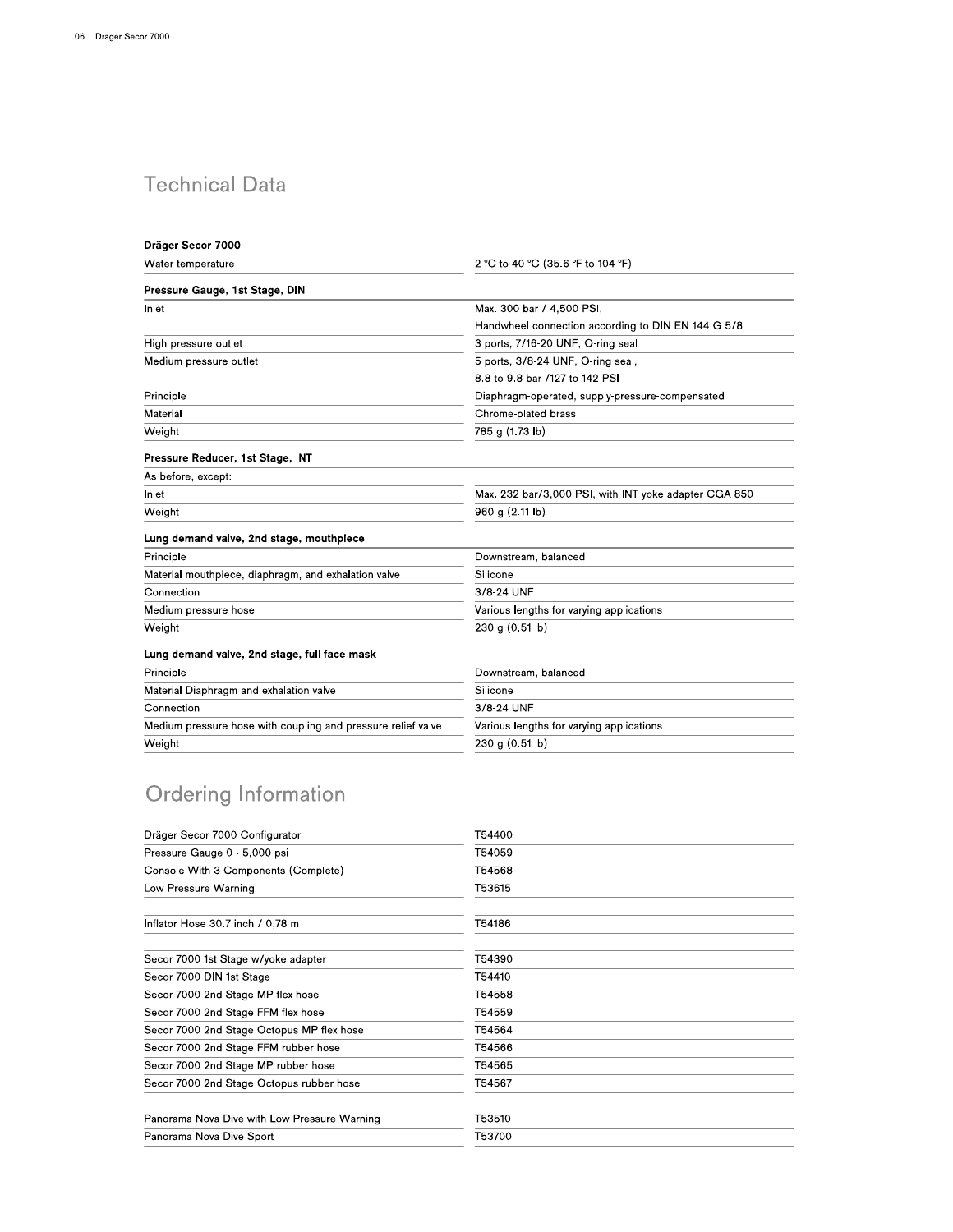# Ordering Information

| Dräger PSS® Dive Configurator                           | T54500 |
|---------------------------------------------------------|--------|
| UT 402                                                  | T54052 |
| Telephone cable, 164 feet / 50 m                        | T54054 |
| Telephone cable, 262.5 feet / 80 m                      | T54053 |
| Earphone-Microphone for Diver                           | T54058 |
| Receiver Pouch                                          | T54057 |
| one pair, to attach receiver to Panorama Nova Dive mask |        |